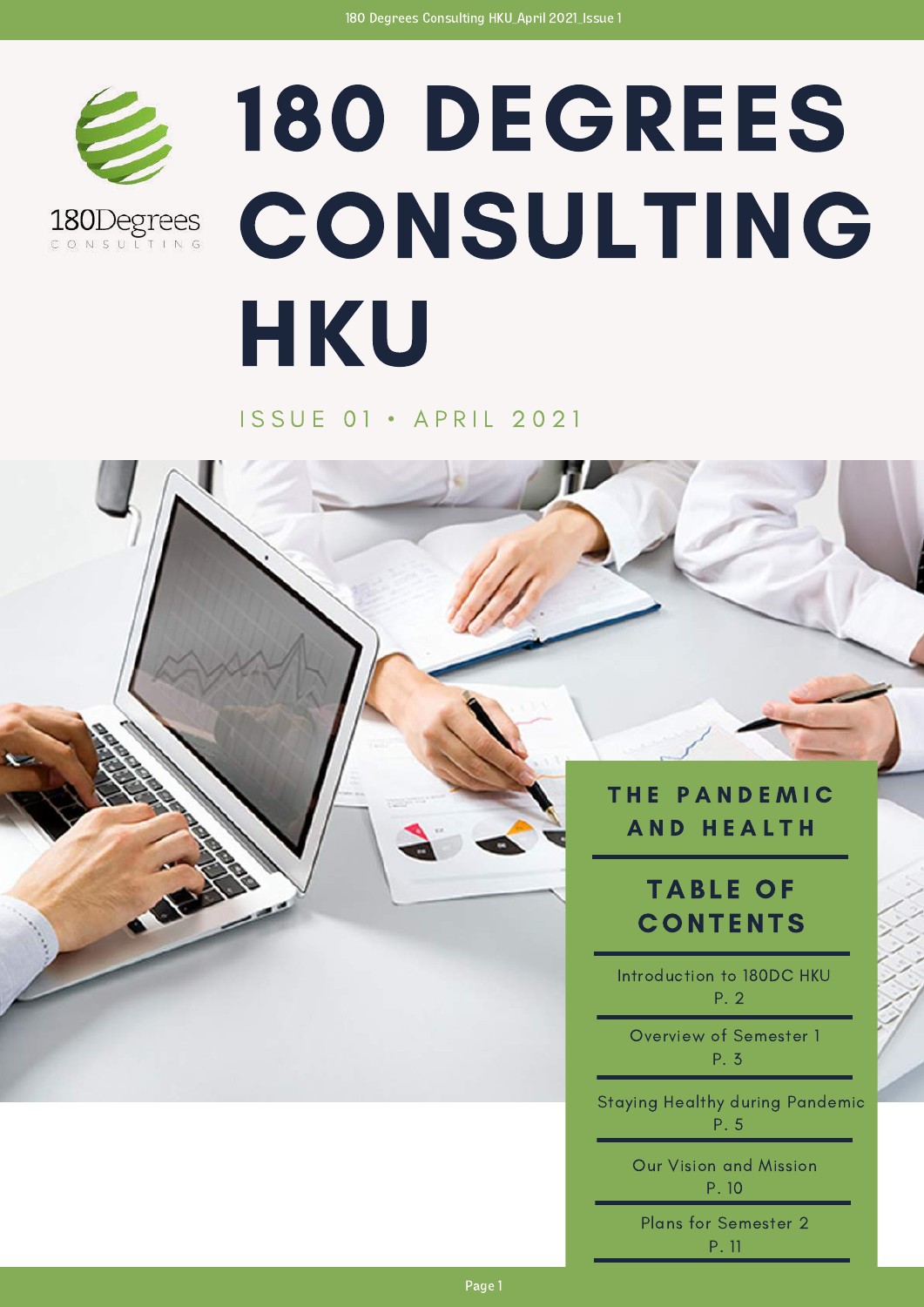# 180 DEGREES CONSULTING HKU -WHO ARE WE?

Founded in 2007, 180 Degrees Consulting (180DC) is a global collection of student-run, pro-bono consultancies at over 100 leading universities in 35 countries. Our scale and impact enable us to be the world's premier social impact consultancy, operating to support the local (and collectively international) non-profit spaces in our respective countries.

180 Degrees Consulting – Hong Kong Island Branch (180DC HKU) was established in 2016 at The University of Hong Kong. Since then, we have served 27 projects with 10+ local and multinational organizations, including the World Green Organization, Crossroads Foundation and Amnesty International Thailand. Our projects are diverse, ranging from social media strategy, event planning to market research and segmentation.

As a student organization, we place strong emphasis on academic and cultural diversity, with our consultants coming from 6 different countries/regions and more than half of our consultants coming from non-business backgrounds this semester. Throughout the semester, we provide training support to our student members through professional mentors and organizing seminar-style workshops on relevant topics in consulting.

We are very delighted to share that we are able to work with 10 different organizations for 12 consulting projects in the academic year 2020/21; the projects covered various aspects of our partners' operations from program delivery to marketing outreach. Recognizing the recent trends within both the consulting and social impact organization industries, we have been refining our consulting model and aims to share pragmatic and actionable recommendations with our partners so that we can evolve together and create genuine impact in the community.

The 180DC HKU Team is grateful for the trust and support that every partner has given us in the past year. With an expanded vision to further penetrate our presence in the community, we hope to nurture the next generation of student leaders who are socially conscious and ready to serve our community. The following newsletter is a showcase of our work this year – hope you will enjoy this read!

### INTRODUCTION TO LEADERSHIP TEAM



Jiin Ju *Vice President*

Lahari Basu *Team Leader*



Tracy Cheng *Team Leader*



Tiffany Cheung *Partnership Director*





Thomas Tang *Co-President*

Jocelyn Ho *Team Leader*



Stephanie Kwong *Co-President*



Swanny Wijaya *HR Director*



Jayant Sharma *Team Leader*



Jennifer Kwong *Partnership Director*



Antra Kapoor *Team Leader*



Karina Yip *Marketing Director*



Emile S



*Team Leader*

Ellen Ryou *Team Leader*

Page 2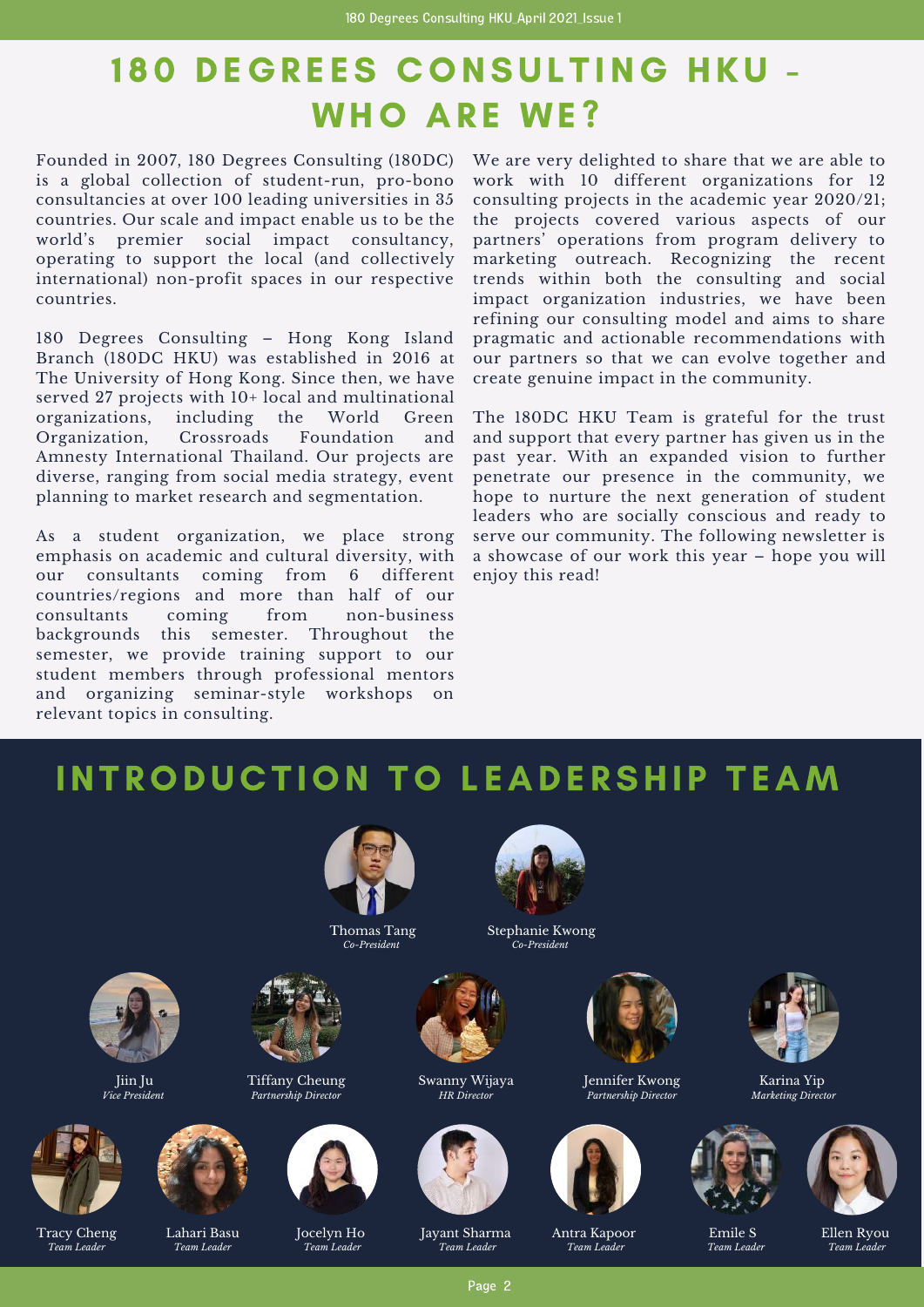# **OUR PROJECTS IN 202O-21 SEMESTER 1**

Curious about what 180DC HKU Team has achieved last semester? Below are our Team Leaders' summaries and thoughts of the projects taken up – read to learn more about us!

#### **Justice Centre Hong Kong**

"Working with Justice [Centre](https://www.linkedin.com/company/justice-centre-hong-kong/) Hong Kong on the consulting project has been a rewarding experience. From we all trying to clarify the issues to be tackled, to cracking the problems into separate blocks, conducting extensive research and eventually, formulating tailor-made recommendations – we have acquired a lot along our journey with JCHK. Having presented our findings to JCHK, it is our utmost pleasure that our efforts do add value to their organization and the wider community.

It is also through this project that my teammates and I understand how marketing strategies shape public perception towards NGOs whose mandates are to raise awareness of important social issues while improving the access to justice for all. There are certainly a lot more ways for we global citizens to contribute – no doubt working as a consultant is one of the best ways to begin with."

– *Tracy [Cheng](https://www.linkedin.com/in/ACoAACkKiyoBAAFnBLclyR90nrguT1EZYS9iSM8), Team Leader of Project Justice Centre Hong Kong.*

#### **Country Park X**

"Our work with Country Park X was to help this new initiative develop a strategy for their launch on social media. The broad project scope gave us a lot of freedom to be creative in brainstorming new ideas and approaches for the campaign. Our course of research not only helped our team become more familiarised with the network of green NGOs in Hong Kong, but also the community of outdoor enthusiasts of the city. We've learned so much about how a lacuna in Hong Kong's conservation space may be filled, and we'd like to thank the Project Director Krisdean L. for this great learning experience!"

– *Tif any [Cheung,](https://www.linkedin.com/in/ACoAACP_9CYBV4EkxZmQU1fMwq_BNCFFpxCpIt0) Team Leader of Project Country Park X*

# JUSTICE HONG

DRIVING CHANGE FOR A FAIR AND JUST SOCIETY

**"HOW MARKETING STRATEGIES SHAPE PUBLIC PERCEPTION TOWARDS NGOS"**

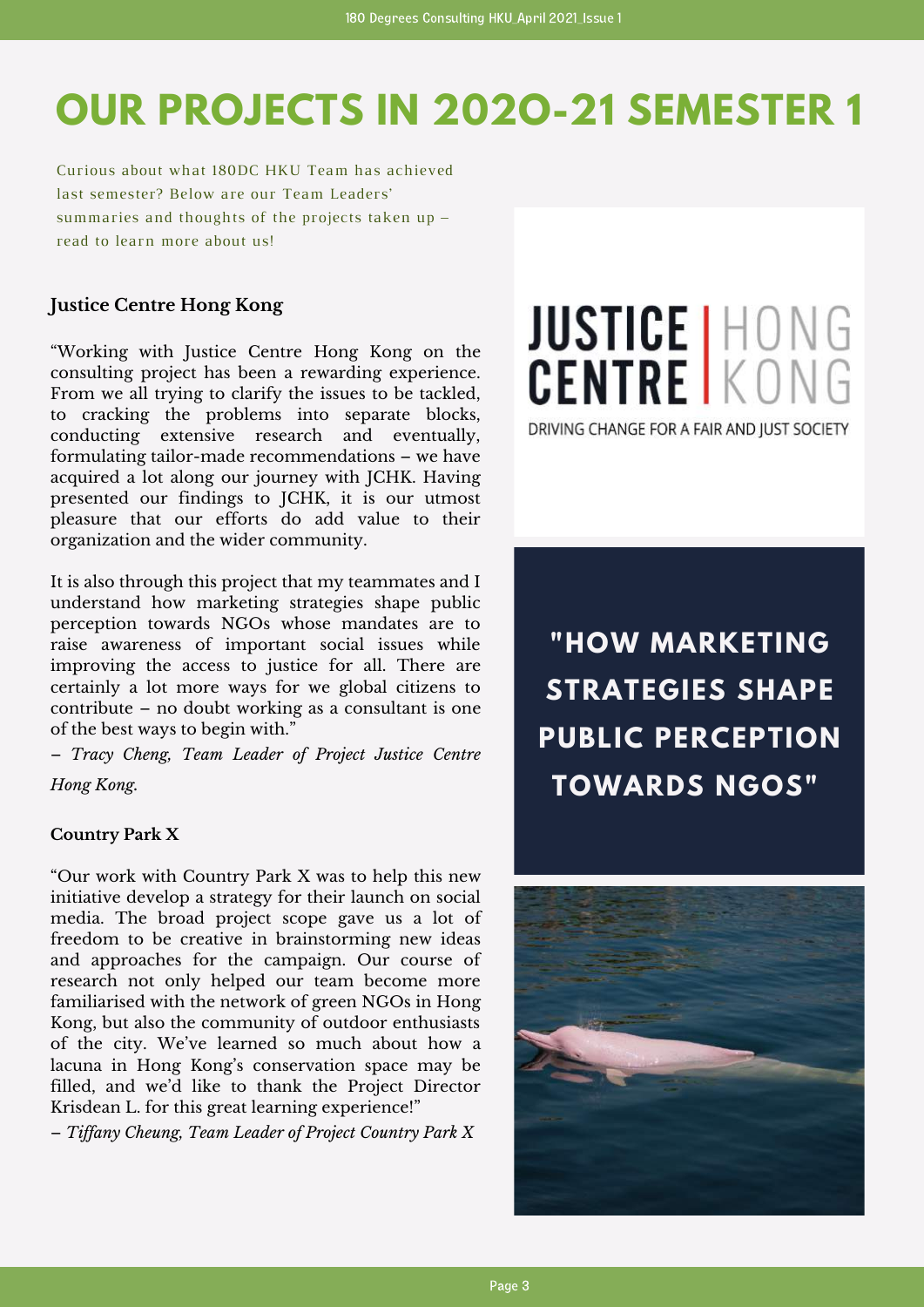# **OUR PROJECTS IN 202O-21 SEMESTER 1**

#### **Branches of Hope**

**"**This cycle, 180 Degrees [Consulting](https://www.linkedin.com/company/180-degree-consulting-hku/) HKU worked with [Branches](https://www.linkedin.com/company/branches-of-hope-ltd/) of Hope Ltd – an organisation that aims to restore dignity, justice and hope to the vulnerable and marginalised in Hong Kong, namely refugees and asylum seekers.

Over the project duration, the team focused heavily on building research and analysis skills: distilling large quantities of information down to its core substance, as well as insightfully reading trends and themes while doing so. This was challenging at first, but by logically structuring the problem at hand and finding gaps in knowledge that needed further research, the team managed to successfully find answers to our client's questions. Supported by the training programmes and learning opportunities provided by the branch, as well as through constant communication with the branch's partnership manager Joy [Cheng,](https://www.linkedin.com/in/ACoAAAiIgMMBSpVbT1aqMiF4JyMnqTmQxden2Qs) the team experienced a steep learning curve, extending our knowledge and skills outside of the classroom to support Branches of Hope in their future endeavours."

*- [Jiin](https://www.linkedin.com/in/ACoAACXKE0UB19SleZjVwJNZnlrneZZz6D5UC94) Ju, Team Leader of Project Branches of Hope*

#### **SparkRaise**

"I cannot stress enough how much of a learning experience leading this project has been for me. [SparkRaise](https://www.linkedin.com/company/sparkraise/) was unique because as a crowdfunding platform for social organisations, it acts as a connecting point for Hong Kong's entire socially conscious organisational network. Rather than deep diving into a single social issue I was able to get a gauge on the entire landscape of NGO's and social enterprises in Hong Kong. We were able to present a solution that would allow SparkRaise to increase its stakeholder engagement and maximise the use of its resources.

I'd like to thank Yeone Fok for taking the time to help us get a thorough inside view of her organisation and sharing some of her personal projects with us. Her mission and vision to realize social impact and create a community of like-minded individuals is truly an inspiring one. I really have to thank my team (Daphne Lam, Pradyut Bhatnagar & Bianca) for all the time, effort and ideas they have contributed and I can say with confidence they really went above and beyond and I couldn't have asked for a better team. I wish the best of luck to SparkRaise and my team members and I'm excited for the next project. "



**"DISTILLING LARGE QUANTITIES OF INFORMATION DOWN TO ITS CORE SUBSTANCE"**



*– Lahari Basu, Team Leader of Project SparkRaise*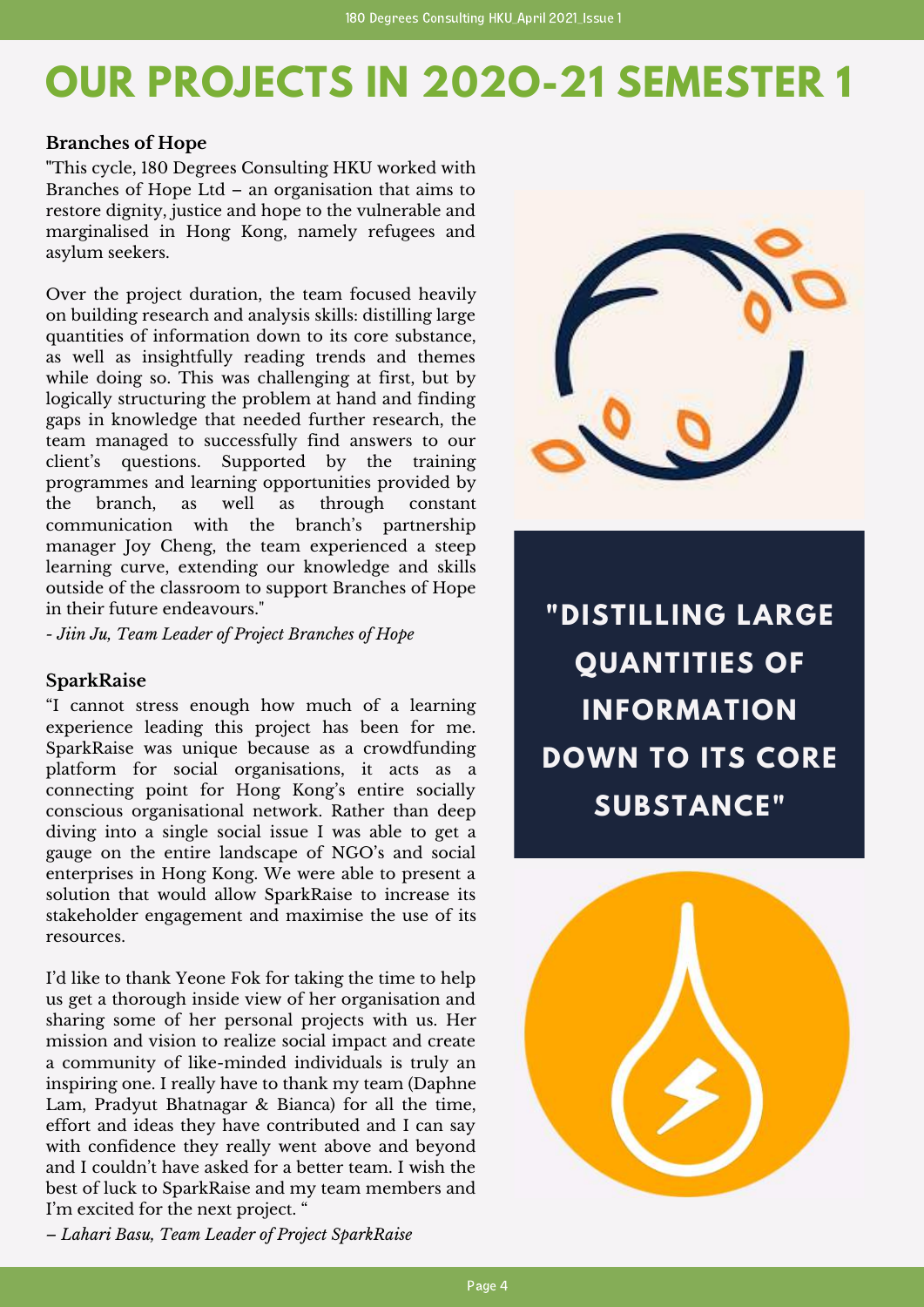# **STAYING HEALTHY IN THE ERA OF PANDEMIC**



The sudden emergence of the pandemic has not only struck many of us unexpectedly, but also posed unprecedented challenges to the NGO community. Despite the current adversity, 180DC HKU Team continues to dedicate our relentless endeavour to providing consulting services and offering help to organizations in need. Let's have a look at our consultants' sharing on the pandemic and health, and get some insightful tips as to staying healthy!

Read more on health and pandemic on the following pages... **Public healthcare system - Si Wai Yan (pg 6) Mental Health of Modern People - Shriya Bedi (pg 8) Our lives when COVID ends, what's next? - Lee Chi Wei, Emma (pg 9)**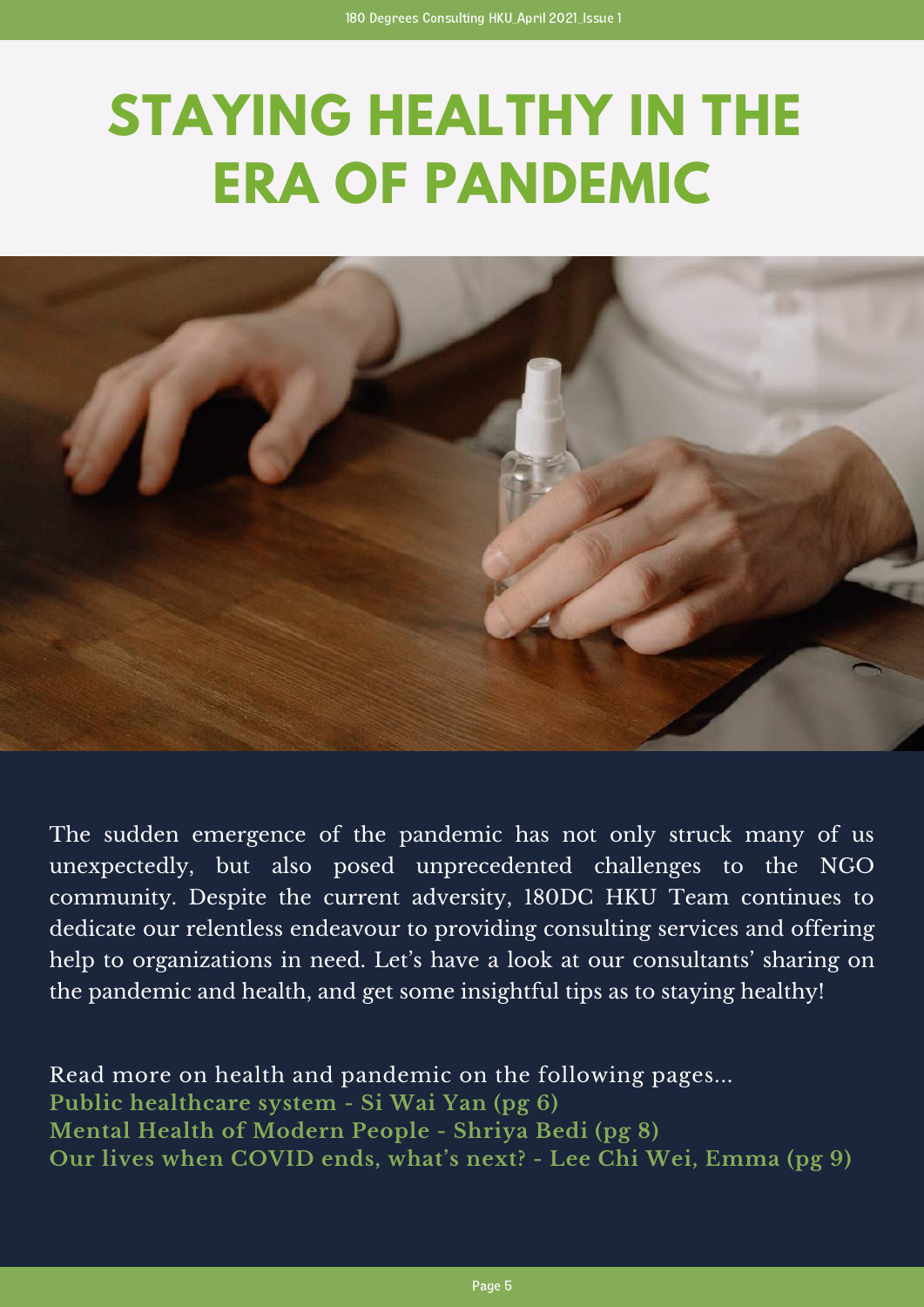# PUBLIC HEALTHCARE SYSTEM

#### *SI WAI YAN*

The COVID-19 pandemic has provided the context, or the excuse, for the government's proposal to let doctors trained overseas work freely in Hong Kong after five years in the public sector. This is in response to the rapidly exacerbating shortage of medical professionals in the city. Before we look into whether this is a plausible approach to the issue, we should take a look at some of the figures to understand our public healthcare system:



#### Q: How Serious is the Aging Population in Hong Kong?

A: According to the Office of Government Economist, the number of residents who are 65 or above is expected to be 2.44 million, 92% up from the figure in 2018.

#### Q: Why Should We be Concerned?

A: Aging population is further complicated by the increasing need for healthcare services for chronic illnesses. According to the Thematic Household Survey Report No. 68, in 2019, it was estimated that over 2.2 million (31%) residents in Hong Kong had chronic health conditions as diagnosed by medical practitioners.

#### Q: What is the Exact Doctor-to-Population Ratio in Hong Kong?

A: By the end of 2018, according to data from the Department of Health, the ratio is 1:511. This figure is 134% times more than that in Australia and 43% more than that in the UK.



#### Q: Is the Current Rate of Increase in Doctors Supply Sufficient?

A: The growth rate of public hospital doctors did not match that in service demand and workload: the number of public hospital doctors increased by approximately 25% in the past 10 years, the growth in the number of public hospital inpatient and day inpatient discharges was round 45%.

#### Q: What is the Exact Doctor-to-Population Ratio in Hong Kong?

A: By the end of 2018, according to data from the Department of Health, the ratio is 1:511. This figure is 134% times more than that in Australia and 43% more than that in the UK.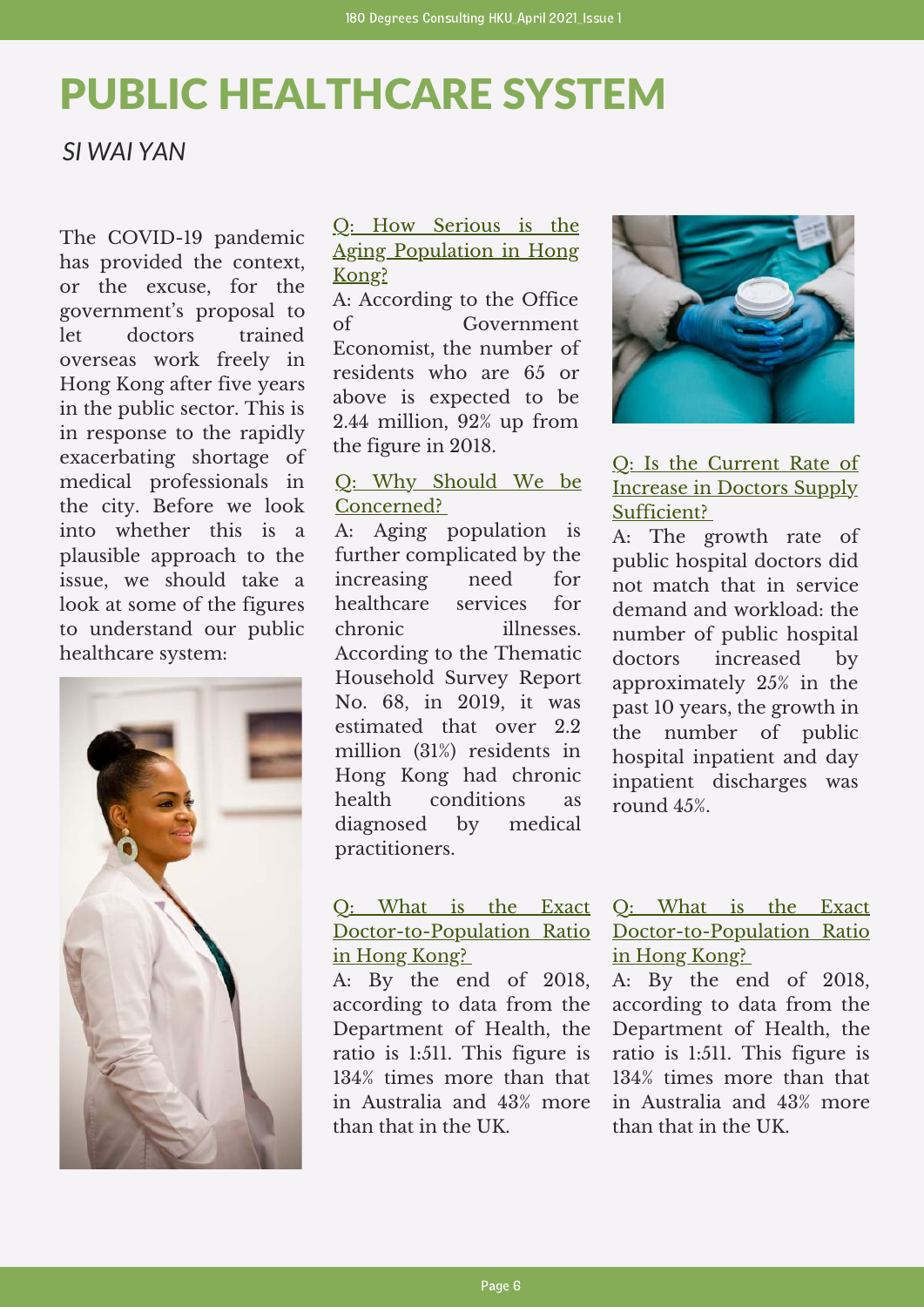# PUBLIC HEALTHCARE SYSTEM

#### *SI WAI YAN*

Now that everyone has grasped the basic idea of how Hong Kong is doing in this respect. We should proceed to outline the details of this proposal. Under the current proposal, a doctor trained overseas would be able to work freely in Hong Kong after five years in the public sector if he/ she (1) is a permanent resident of HKSAR, (2) graduated from a recognised nonlocal medical school and obtained a practice license or a specialist qualification, (3) received a job offer from HA, DH, HKU Med, or CU Medicine, and work for a minimum period of 5 years post-fellowship under these organisations.





The first concern surrounds the language capabilities of doctors trained overseas where the official language is not Cantonese. The second concern surrounds the differences in teaching focus and thus clinical approach to pathologies. These two concerns apply particularly to doctors trained in mainland China, where the medium of research-focused teaching is in Mandarin, instead of Cantonese or English, the main language used for medical consultation and professional

communication among colleagues respectively. On top of this, there is also fear as to the culture in mainland Chinese hospitals as reported, often in a critical way, by the media.

These are all, indeed, valid concerns. But it might also be useful to consider whether the current registration system has dealt with the issues. Otherwise, whether introducing a new way of entry or not, the loophole would still be overlooked and not dealt with. Deferring such important decision to political scepticism without thorough assessment, similar to the ill-consulted proposal, is clearly not ideal.

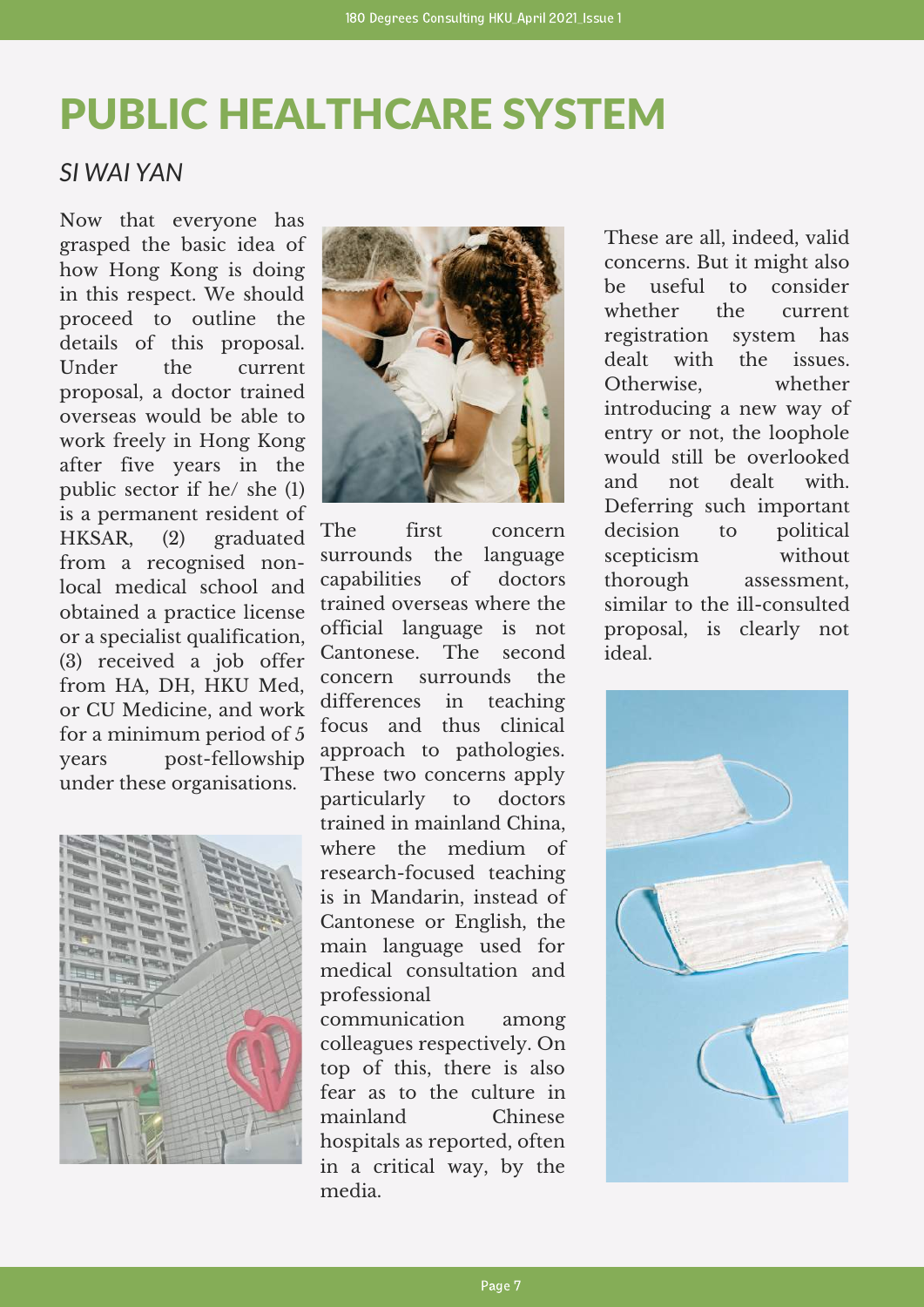

# MENTAL HEALTH OF MODERN PEOPLE

*Shriya Bedi*

Mental health has been one of the biggest debates within psychology over the past few decades. While medicine is advancing and reaching new milestones every day, mental health issues are often misunderstood and far less easy to diagnose. The ideas surrounding mental health have changed immensely over the past two decades. Mental health disorders are more open to the public as an illness that affects many people and is not as shrouded by stigma as it once was.

However, this century has seen an alarming spike in mental health problems in young people; most notably stress, depression and anxiety. While there is plenty of awareness on how to deal with these, this stress can also manifest in the form of self-harm and substance abuse.

The most common reasons for Apart from the social aspect of include greater academic demands, other factors at play. Millennials and adapting to new and different challenges due to competition in environments. Other factors that the job market and the demand to often lead to depression and stress do better in the 'real' world. The better internships and better management, ever-growing competition, and the fear of failure. placements is often at the cost of Stress in the workplace is one of the our mental well-being. organisations worldwide, affecting In a society so obsessed with wealth not only the health of the people and greed, a new and rather but ultimately the success of uncomfortable question arises: is such psychological changes in social and family life are the pressure of foremost challenges faced by businesses.

Social media plays a large role in Millions of people experience the universal deterioration of psychological distress and fail to mental health in young people. We pursue or receive help from mental glorify technology for its ability to health services. consciousness and image issues. The modern struggle for mental While social media grants us access health will be a long and difficult opportunities than ever before, it the knowledge that they are not has also enabled a virtual reality alone. Though there are problems where success and failure are that come along with modern measured against the benchmarks society, it is within this very society make life convenient, but it also serves as a conduit for selfto more information of others.

problems today's world, there are several immense pressure and time eternal chase for better grades,

> modern life incompatible with mental well-being for most people?

and one, but one should take comfort in that the solution lies. We are becoming adept at identifying and treating these illnesses, and with a bit of patience and compassion, we can evolve into a truly healthy society.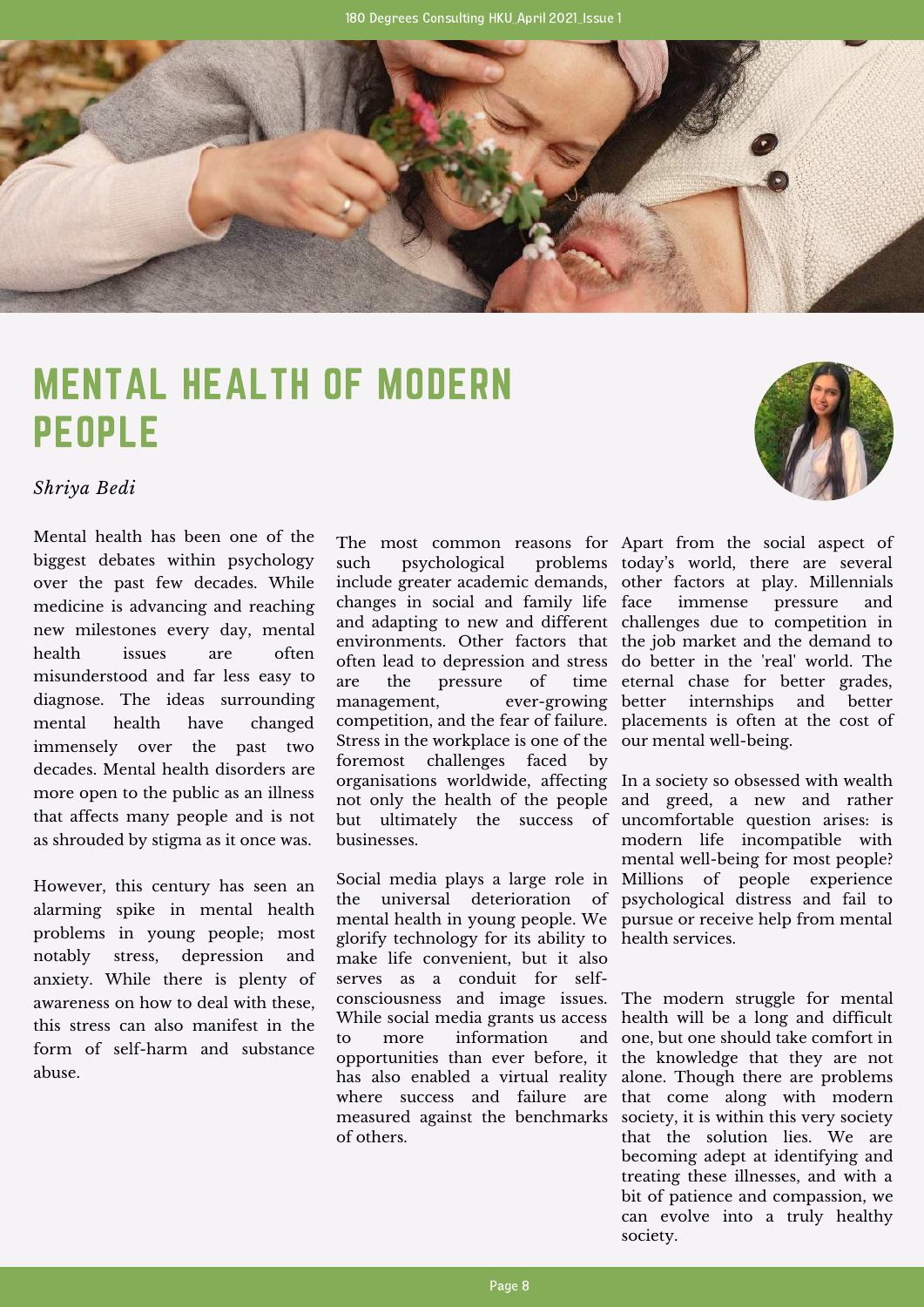

## **OUR LIVES WHEN COVID ENDS, WHAT'S NEXT?**

#### *Lee Chi Wei, Emma*

A lot has happened on a global scale within the past week - the top 100 million COVID vaccines doses administered in the United States, the World Health Organization listed the Johnson & Johnson vaccine for emergency use, and the vaccination program in Hong Kong has commenced in full swing.

It seems like everything is heading on the right track and we are reaching the end of the monotonous quarantines, lockdowns, restriction orders and will soon return to normality.

While we are ready to say our goodbyes to zooming and stay-at-home orders, would life after COVID really be the same? Can we return to the lives we once called "normal" a year ago?

OVID-19 will most definitely have permanent effects on all of us, and this effect will not only be shown in the external changes in our working and living styles, but internal changes in our mental health.

Mental health crises have emerged globally under the COVID-19 pandemic. During the pandemic, four out of ten adults in the US have reported symptoms of anxiety or depressive order. The number has significantly increased from the one in ten adults who reported these symptoms before the pandemic.

Although here in Hong Kong there were no massive lockdowns, the mental health situation in the city has still worsened. Studies have shown that compared to 2016 and 2017, Hong Konger's stress level, the prevalence of anxiety, and depression symptoms drastically increased during the virus outbreak.

When digging into the main reasons behind the emergence of mental health burdens, social isolation appears to be a key factor.

People's fear of getting infected and the government compulsory restraining orders have pushed many to stay indoors for days, weeks, and months without much human interaction. The low social participation gradually increases loneliness, which appears to be a crucial cause of mental disturbances such as anxiety, depression and avoidance behaviours.

In addition, the economic, social and political crisis that comes along with the pandemic may even cause previously healthy individuals to start avoiding social contact. It is shown in studies that these previously health people will likely put themselves into social isolation when faced with traumatic events with the hope of escaping real-world stresses.

The long period of social isolation thus creates an endless, unhealthy cycle. Starting with people avoiding social participation (voluntarily or not), followed by the social anxiety and psychiatric conditions that derive from the loneliness, and will then results in a fractured society.

It has never been clearer that there is an urgent need for public mental health interventions. The mental health burden will not just magically disappear with the vaccinations but will outlast the pandemic.

While our living styles may fundamentally be changed by COVID-19, experts suggest the need to form voluntary community social support and emergency remedy to reduce the burdens from mental health. The first step to send help may be to take up your phone and send a message to your loved ones - show your love and support and reduce some loneliness amid the pandemic.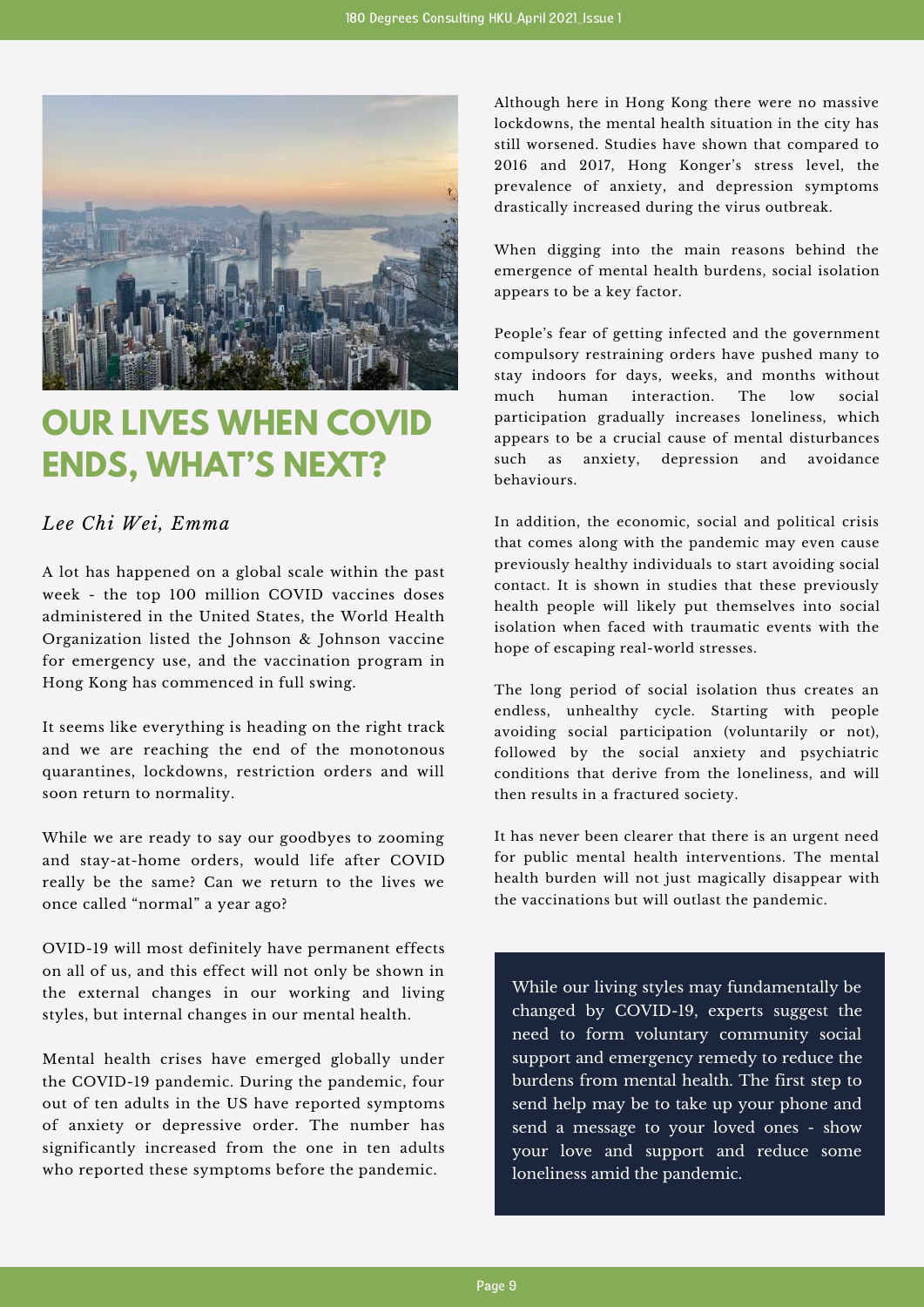# **OUR VISION AND MISSION**

#### **Maximising social impact and enriching consultant experience**

- These are the two strategic objectives that guide the 180 Degrees Consulting HKU branch. Our two objectives work hand in hand. By equipping our student consultants with the necessary skills and knowledge, we can create a 180-degrees positive transformation for partnering organisations. In this consulting cycle, we are continuing with the same guiding principles; but we are improving upon existing processes and starting new initiatives to better realise our organisational vision.

Our first objective is to enrich consultant experience. This semester, we are pursuing this objective internally by creating inter-team experiences and externally by inviting key speakers. We have introduced a streamlined meeting and training schedule that gathers all consultants to the same platform each week. Before consultants work on their respective projects, they gather together for a weekly training or networking session, fostering interteam interaction. At the same time, our training sessions have become more structured and comprehensive, as we implemented a weekly training schedule with external speakers from a range of relevant industries. We hope to bring learning and growth opportunities to our consultants each week.

Our second objective is to maximise social impact. This cycle, we have expanded our reach to seven different consulting projects working with a diverse range of organisations with various goals: cultural promotion, human rights protection, social inclusion, youth development and women's empowerment. We believe that expanding both the scale and the scope of partnering organisations is essential to maximise impact in the local community. We are also working on creating an internal resource base and feedback mechanism to ensure a higher level of output quality. By doing so, we aim to deliver quality advice and implementable strategies to our partnering organisations.

Through these initiatives, we hope to tangibly fulfil the founding vision of 180 Degrees Consulting:

*"transforming organisations, and – in turn – transforming lives."*